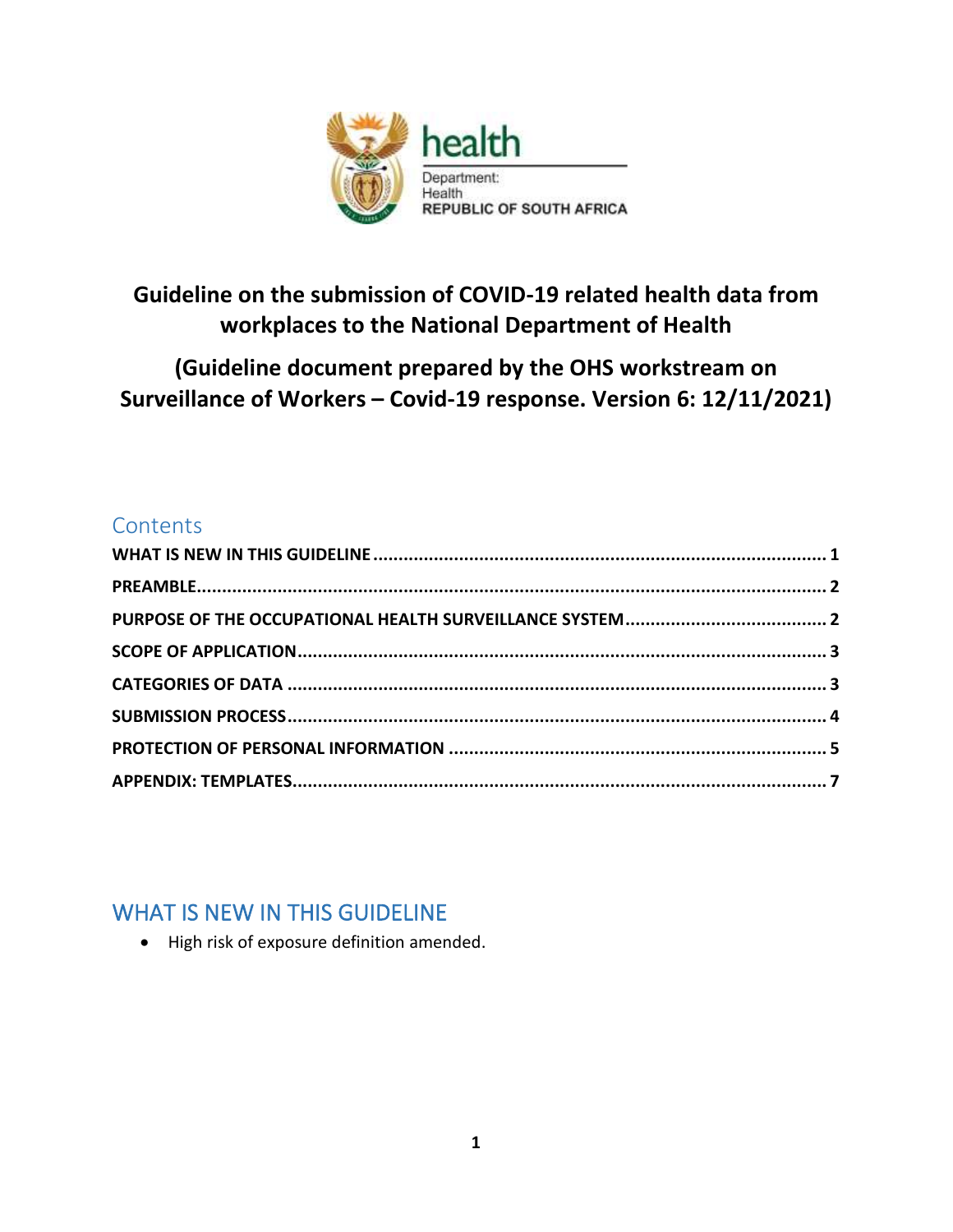### <span id="page-1-0"></span>PREAMBLE

Various interventions, aimed at a national and local level, at workplaces and work activities can contribute significantly to the reduction of transmission of Covid-19 infections. These interventions can be appropriately directed and further refined by routine data submitted by workplaces about the unfolding pandemic. Data from workplaces can therefore play an important role in assisting with the prevention of an escalation of the national state of disaster and containment of Covid-19 infections in the country.

In terms of Regulation 4(10) of the Regulations made by the Minister of Cooperative Governance and Traditional Affairs in terms of section 27 (2) of the Disaster Management Act, 2002 (Act No. 57 of 2002) on 29 April 2020 and amended on 28 May 2020 and 17 September 2020 requires employers to follow the directives from the Department of Health and the Department of Employment and Labour. Furthermore, the Department of Employment and Labour's Direction, as amended on  $11<sup>th</sup>$  June 2021, further requires employers to submit relevant information of all workers who test positive to the National Institute for Occupational Health. In addition, the Department of Mineral Resources and Energy: Mine Health and Safety Act (29/1996) Guidelines for a Mandatory Code of Practice on the Mitigation and Management of Covid-19 Outbreak of 18 May 2020 requires employers to maintain, and provide as requested, monitoring and investigation data to the Department of Health. In addition, the Department of Employment and Labour, COVID -19 Temporary employee /Employer relief scheme, (C19 TERS DIRECTION. 2021. R342) was released on the 20 April 2021 making it mandatory for all employers to register on the OHSS prior to being able to claim the TERS benefit.

The objectives of this Guideline of the National Department of Health is to effectively collect, collate and analyse workplace data on clinical (symptom) screening, vulnerable status of employees, Covid-19 infections and contacts to identify hotspots at an early stage so as to prevent further escalation of the pandemic. This guideline has been developed to provide clarity to the relevant stakeholders about the data and data reporting process as required by the above legislation, and to streamline the reporting tasks of employers.

### <span id="page-1-1"></span>PURPOSE OF THE OCCUPATIONAL HEALTH SURVEILLANCE SYSTEM

- Develop a framework for a COVID-19 surveillance model for monitoring workers in various economic sectors, both in the public and private sectors.
- Provide in depth understanding and strategic insight of the COVID-19 infection spectrum in the South African workforce through dynamic data analytics and visualization into all phases (i.e. symptom screening, testing, vulnerable employees, contact tracing within the workplace, return to work and health outcomes) of the epidemic.
- Early identification of sectors/companies and occupational groups at high risk of infection so as to inform appropriate interventions (e.g. policy, programs, resources).
- Evaluate the impact of the COVID-19 interventions in the workplace.
- Determine the human resource and economic impact of COVID-19 on the various sectors.
- To provide regular updates on the trajectory of the pandemic in economic sectors nationally.
- Identification of key scientific questions requiring further investigation.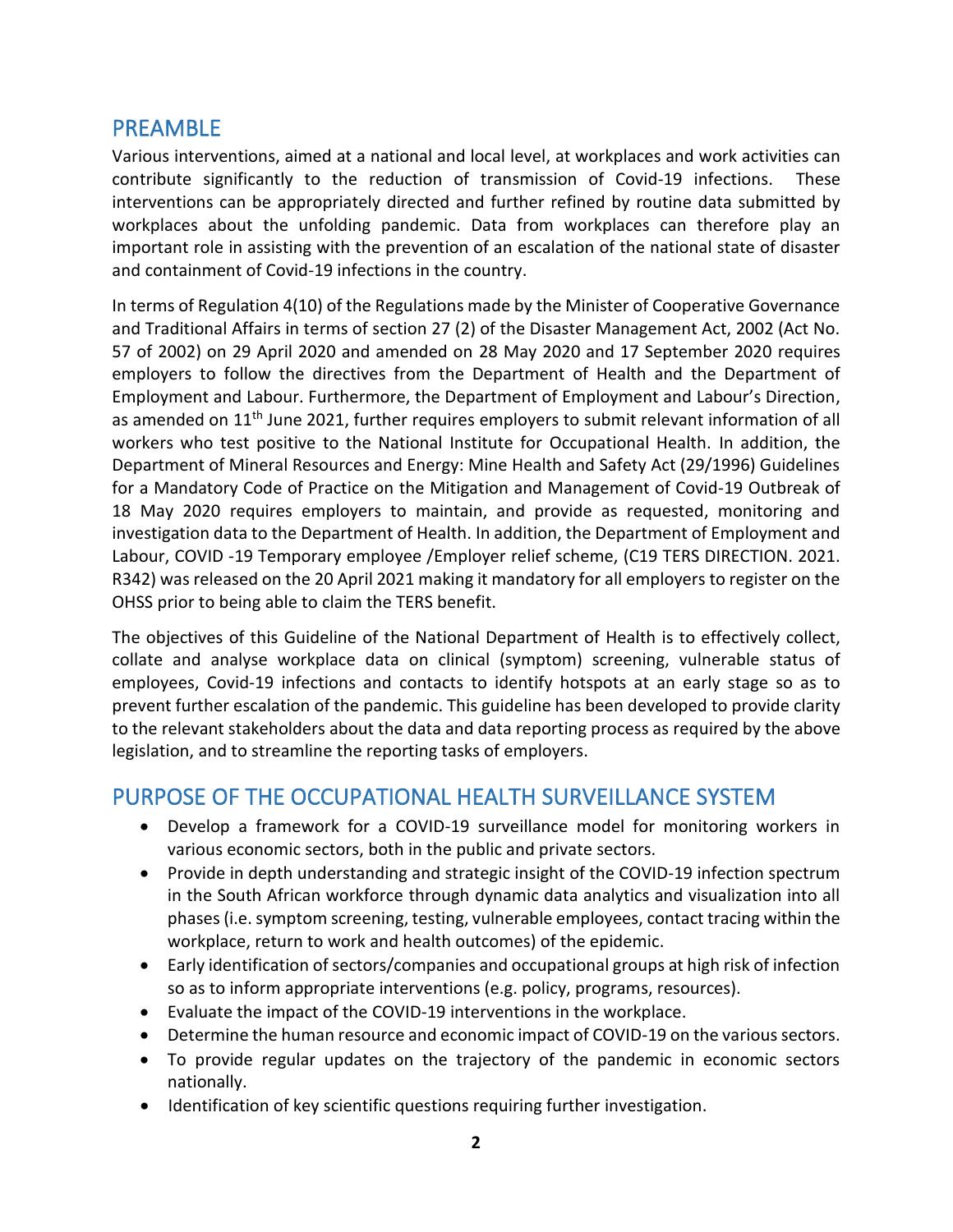## <span id="page-2-0"></span>SCOPE OF APPLICATION

This Guideline details the requirements of existing legislation stated above, and applies to workplaces as stipulated in these.

- 1. All workplaces are required to submit information on those employees who test positive as per the guidelines detailed below;
- 2. All employers in the sectors with the threshold number of employees referred to in the Regulations, are to submit the various categories of data detailed below.
- 3. All departments at local, provincial and national levels of government are to submit the various categories of data detailed below

Those employers submitting data via the Occupational Health Surveillance System will no longer be required to submit the same data to the National Institute of Communicable Diseases and Director General: Health as has been the practice to date.

## <span id="page-2-1"></span>CATEGORIES OF DATA

Under this Guideline, the following categories of data are to be collected by employers and submitted to the Department as per the procedures described.

- **1. Vulnerable Worker Data:** All employers are legally required to identify those employees who are considered to be vulnerable for the more severe outcomes of the COVID-19 infection. Since this is a key component of the screening of workers, this data must be submitted by employers. The vulnerability status of each worker that is submitted is not dependent on the availability of detailed medical information being available to the employer. *This once off submission is submitted when collected by the workplace, and any subsequent occasion when new appointments are made or an employee's status requires updating.* The data required are listed in Table 1 in the Appendix Templates.
- **2. Daily Symptom Screening Data:** All employers are legally required to screen all employees entering their work premises on a daily basis. This screening must be based on the prescribed set of symptoms as has been defined by the National Institute of Communicable Diseases to determine those persons likely to be presenting with a COVID-19 infection, and therefore should be referred for further assessment. This daily collected data must be submitted by employers, for those employees that are symptomatic**.** *The data must be submitted on a weekly basis should there be symptomatic workers recorded during the calendar week***.** *The submissions should occur before Tuesday for the previous calendar week commencing on Sunday.* The data required are listed in Table 2 in the Appendix Templates.
- **3. COVID-19 Testing Data:** Based on their daily symptom screening, or on their employees' presentation to their health provider, employees are referred to health providers / health laboratories for testing for the presence of the COVID-19 virus. In terms of managing the pandemic in the workplace, the employer is expected to be notified of the results of the tests. The results of the laboratory tests of all employees who test positive must be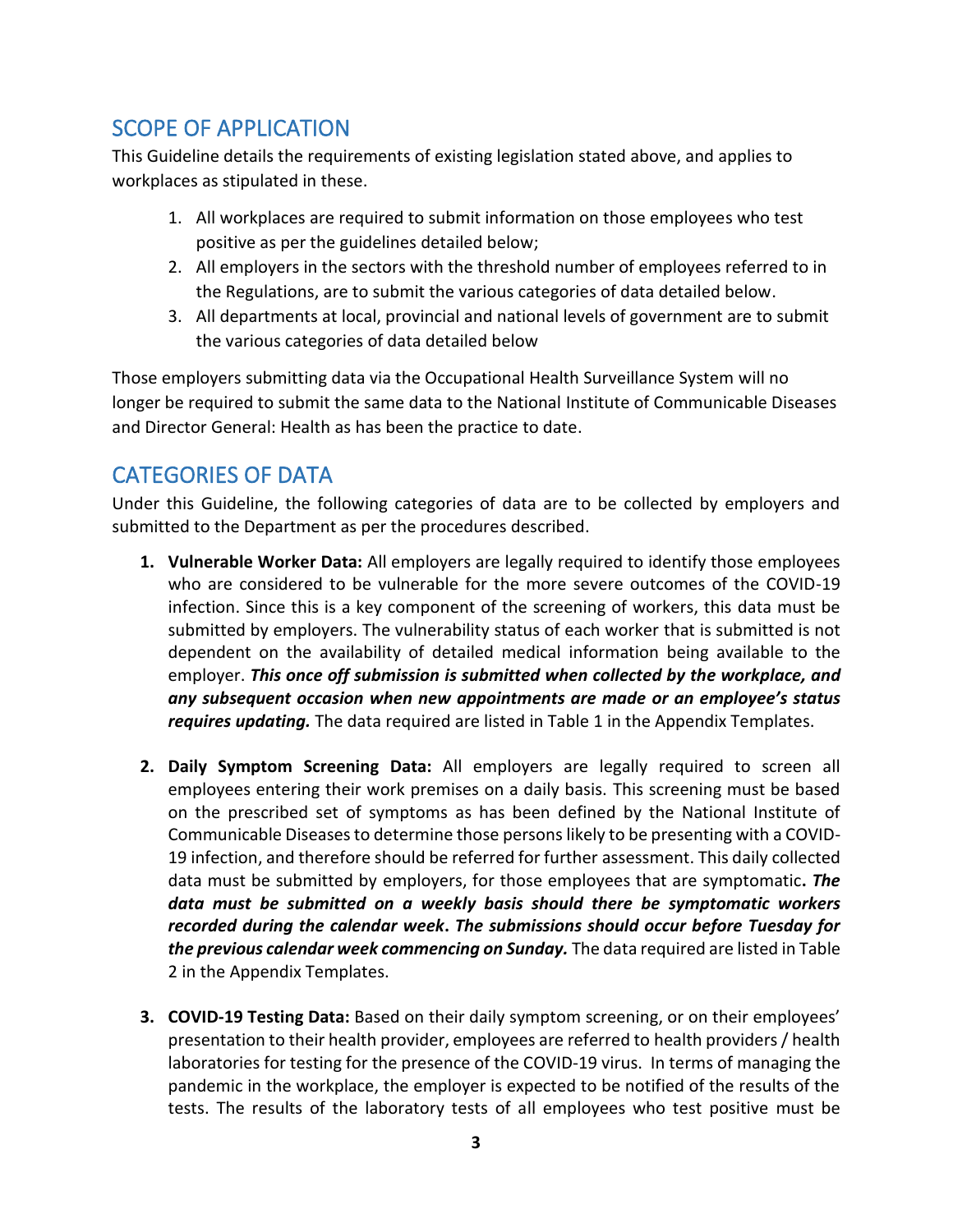submitted by employers, upon receiving the results of such tests. In addition, employers need to submit details in Template 2 for such individuals. *This submission occurs only when an employee tests positive for COVID-19 and should be submitted on a weekly basis should there be positive workers identified during the calendar week.* The data required are listed in Table 3 in the Appendix Templates.

- **4. High exposure risk Workplace Contact - tracing:** When an employee tests positive within the workplace, all those in contact must, as per the Department of Employment and Labour Direction, be assessed for a high risk or low risk of exposure. A high risk of exposure is defined as being in proximity  $\left($  < 1 m) for a prolonged period of time (>15 minutes) without the use of personal protective equipment (face mask). Those employees with such high risk of exposure are expected to be placed in quarantine. **The total numbers of employees placed in quarantine as a result of the high-risk exposure** *should be submitted on a weekly basis should there be positive worker/s identified during the calendar week***.** Individual details of the high exposure risk contact need be reported. The data required is included in Table 3 in the Appendix Templates.
- **5. Post infection outcome and Return to Work Data:** Recovery from the infection will vary based on vulnerability and other risk factors. Understanding the outcomes of the infection among employees provides critical information. All employers who indicate employees have tested positive must submit information about the outcome of the infection, and the return-to-work decision. No confidential clinical information is required. *This data must be submitted once only when the employee returns to work.* The data required are listed in Table 4 in the Appendix Templates.

### <span id="page-3-0"></span>SUBMISSION PROCESS

In collecting this information from their employees, employers are obliged to inform employees about the submission of this data to the Department.

All the above categories of data must be submitted to the OHSS portal **(https://www.nioh.ac.za/home/national-resources-directives-guidelines/)** at the National Institute of Occupational Health (NIOH), the statutory entity designated by the Department of Health for the collection, analyses and reporting of the data from workplaces. This clause does not remove the legal obligations by employers to report other COVID 19 related information to specific government Departments (Department of Employment and Labour, Department of Public Service and Administration and Department of Mineral Resources and Energy, Department of Trade, Industry and Competition etc.).

All data must be submitted via one of three online platforms. In instances where employers are already using electronic applications, they can submit data to the NIOH data lake either through CSV data files and/or secure API transfer.

Companies are also welcome to contact the NIOH a[t OHSworkplace@nioh.ac.za](mailto:OHSworkplace@nioh.ac.za) to obtain further information about already developed software packages that could be used for this purpose. Employers may choose to use the Centre for Science and Industrial Research (CSIR) CMORE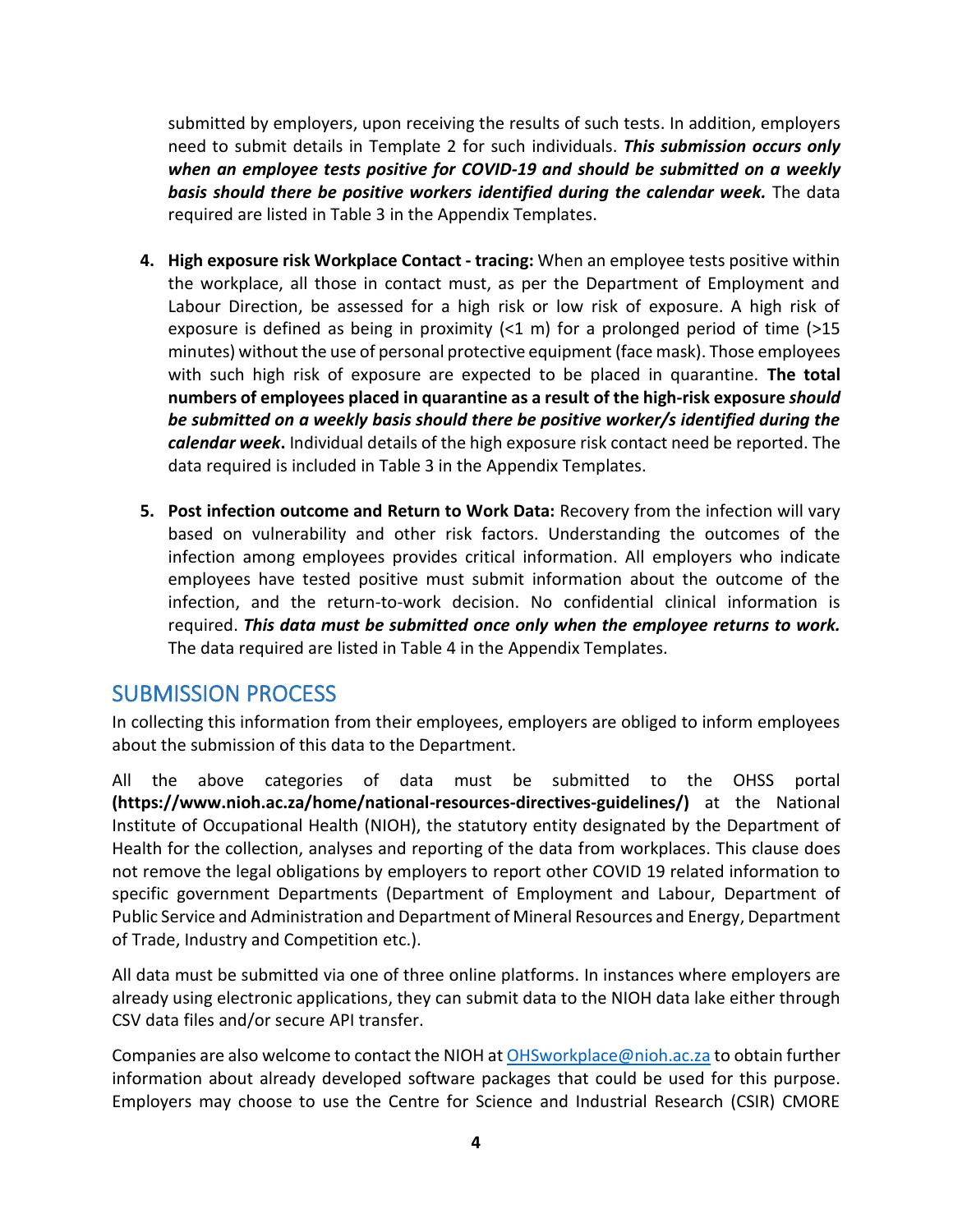software, that has been developed with public funding and freely available to use. Organisations can use the CMORE mobile and/or web platform to submit data. The data collected via CMORE are transferred to the NIOH data lake. Employers may contact the NIOH at [OHSworkplace@nioh.ac.za](mailto:OHSworkplace@nioh.ac.za) if they are interested in this service. The templates referred to in this Guideline are already built into this application.

In the event that an employer does not currently use electronic systems, their data can be submitted by using a pre-packaged CSV data file. The excel spreadsheets for collection of screening data, vulnerability data, testing and return to work data can be obtained by contacting the NIOH at [OHSworkplace@nioh.ac.za](mailto:OHSworkplace@nioh.ac.za) or accessing them directly from [https://www.nioh.ac.za/covid-19-information-resources/occupational-health-surveillance](https://www.nioh.ac.za/covid-19-information-resources/occupational-health-surveillance-system-ohss-business-portal/)[system-ohss-business-portal/](https://www.nioh.ac.za/covid-19-information-resources/occupational-health-surveillance-system-ohss-business-portal/)

The following steps are required for submission of data:

- 1. The business registers by accessing the portal link directly[: https://ohss.nioh.ac.za/](https://ohss.nioh.ac.za/)
- 2. The business registers electronically by supplying the following details:

| <b>Business name</b>                 |
|--------------------------------------|
| <b>Business sector</b>               |
| <b>Business address</b>              |
| <b>Business province</b>             |
| <b>Sector Affiliation</b>            |
| <b>Business district</b>             |
| <b>Total number of employees</b>     |
| Total number of female employees     |
| Total number of male employees       |
|                                      |
| Total number of employees per<br>iob |
| category                             |
| <b>Business contact name</b>         |
| <b>Contact email</b>                 |
| <b>Contact number</b>                |
| <b>CIPC</b>                          |
| <b>PAYE</b>                          |

- 3. The business details will be verified and registration will be confirmed.
- 4. The system administrator generates a unique ID for the business that the business will use to login to the system to submit data.

## <span id="page-4-0"></span>PROTECTION OF PERSONAL INFORMATION

All data submitted under this Guideline strictly adheres to the Protection of Personal Information Act (4/2013) and follows the Guidance note on the processing of personal information in the management and containment of COVID-19 pandemic in terms of POPIA by the Information Regulator (South Africa, Department of Justice).

**[https://www.justice.gov.za/inforeg/docs/InfoRegSA-GuidanceNote-PPI-Covid19-](https://www.justice.gov.za/inforeg/docs/InfoRegSA-GuidanceNote-PPI-Covid19-20200403.pdf) [20200403.pdf](https://www.justice.gov.za/inforeg/docs/InfoRegSA-GuidanceNote-PPI-Covid19-20200403.pdf)**.

NIOH will be accountable for processing and storing personal information of subjects in a responsible, legal and appropriate manner.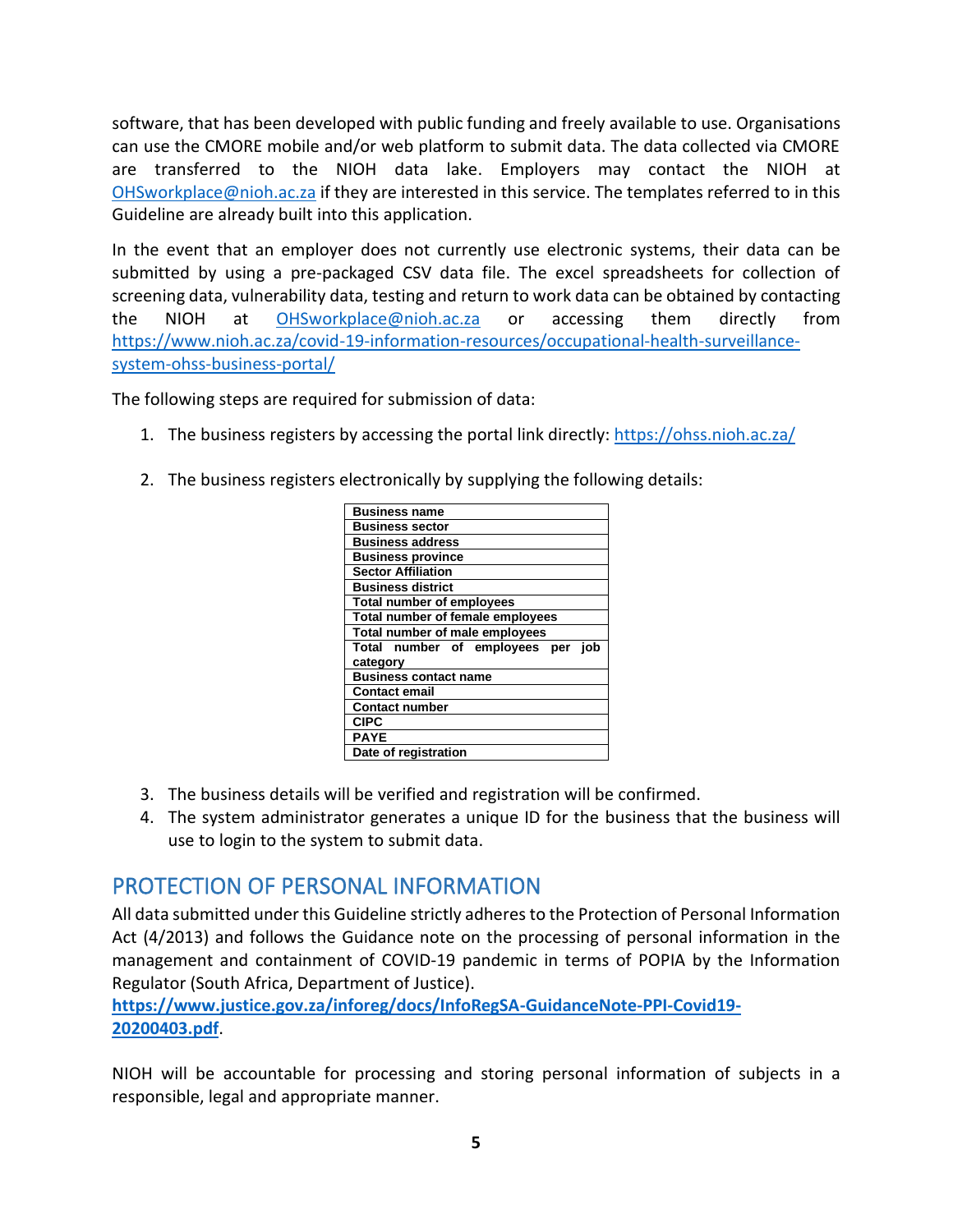All employees must be made aware by the employer that their information is being submitted to NIOH.

Although NIOH will receive identifiable data, once received each employee will immediately be assigned a unique identifier, which will permit linkages across the different data categories. Once this is done, all identification data is immediately delinked from submitted data.

#### **The data will be kept as per the following guidelines**

- Personal data: for six weeks as described in the COGTA regulation 8(11)(c).
- Processed data and reports to be kept as long as required by legislation governing the collection of this data.

<span id="page-5-0"></span>The Department will observe the highest standards of data storage, management and security, as stipulated in the Regulations of the Disaster Management Act, the Protection of Personal Information Act and other international standards. Technical and organisational measures will be in place to prevent the loss or damage to or unauthorized access of personal information. All personal information will be confidential and will only be disclosed if required to do so by law.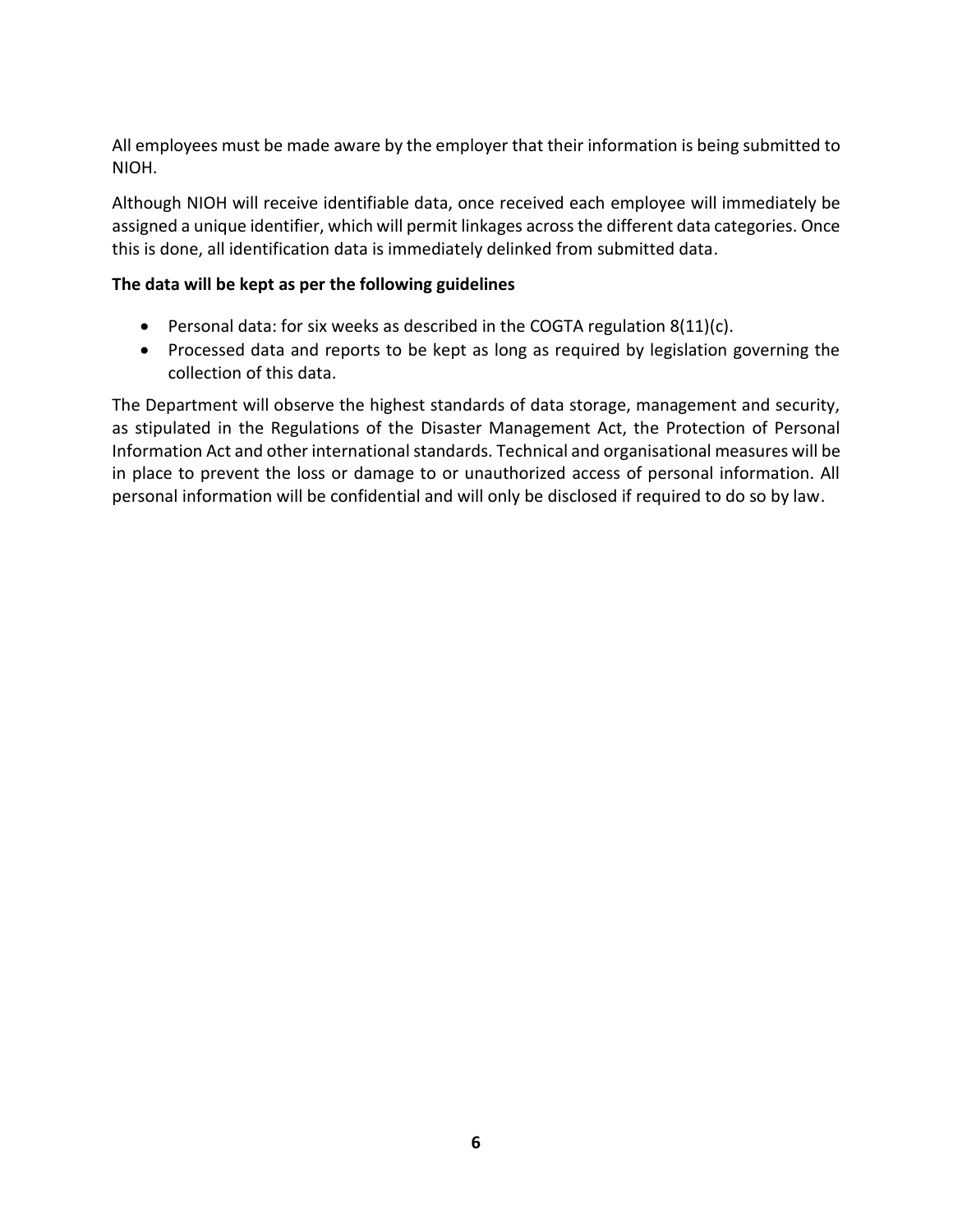#### APPENDIX: TEMPLATES

Workplaces will have a choice of the methods of submitting the data. Excel spreadsheet templates can be found at [https://www.nioh.ac.za/covid-19/occupational-health-surveillance](https://www.nioh.ac.za/covid-19/occupational-health-surveillance-system-ohss-business-portal/)[system-ohss-business-portal/](https://www.nioh.ac.za/covid-19/occupational-health-surveillance-system-ohss-business-portal/)

| <b>Vulnerability</b>                           |                     |                                                            |
|------------------------------------------------|---------------------|------------------------------------------------------------|
| <b>Title</b>                                   | <b>Field status</b> | <b>Definitions</b>                                         |
| SAID <sup>*</sup> /<br>EmployeeID/<br>Passport | <b>Compulsory</b>   | Employer Generated unique employee number/SAID or          |
| number                                         |                     | passport number                                            |
| <b>BusinessID</b>                              | Compulsory          | System Generated-Provided to business by NIOH              |
| Date                                           | <b>Compulsory</b>   | Date YEAR-MONTH-DAY                                        |
| Province                                       | Compulsory          | Drop down menu                                             |
| <b>District</b>                                | <b>Compulsory</b>   | Drop down menu                                             |
| Industry                                       | <b>Compulsory</b>   | Drop down menu                                             |
| Age                                            | Compulsory          | Years                                                      |
| <b>Sex</b>                                     | Compulsory          | Drop down menu                                             |
| Job category                                   | Compulsory          | <b>Managers</b>                                            |
|                                                |                     | <b>Professionals</b>                                       |
|                                                |                     | <b>Technicians and Associate Professionals</b>             |
|                                                |                     | <b>Clerical Support Workers</b>                            |
|                                                |                     | <b>Services and Sales Workers</b>                          |
|                                                |                     | Skilled Agricultural, Forestry, Fishery, Craft and Related |
|                                                |                     | <b>Trades Workers</b>                                      |
|                                                |                     | <b>Plant and Machine Operators and Assemblers</b>          |
|                                                |                     | <b>Elementary Occupations</b>                              |
| <b>Vulnerability Status</b>                    | <b>Compulsory</b>   | Yes/No                                                     |
| Asthma                                         | Optional            | Yes/No/Unknown                                             |
| <b>Chronic Lung Disease</b>                    |                     |                                                            |
| <b>Diabetes</b>                                |                     |                                                            |
| Hypertension                                   |                     |                                                            |
| <b>Serious heart conditions</b>                |                     |                                                            |
| <b>Chronic Kidney Disease</b>                  |                     |                                                            |
| <b>Chronic Liver Disease</b>                   |                     |                                                            |
| Immunocompromised                              |                     |                                                            |
| <b>Tuberculosis previous</b>                   |                     |                                                            |
| <b>Tuberculosis current</b>                    |                     |                                                            |
| <b>HIV</b>                                     |                     |                                                            |
| Age $\geq 60$ years                            |                     |                                                            |
| <b>Smoking current</b>                         |                     |                                                            |
| Pregnancy ≥28 weeks                            |                     |                                                            |
| Obesity (measured by obtaining                 |                     |                                                            |
| Height and Weight of employee) or              |                     |                                                            |
| BMI > 30                                       |                     |                                                            |
| <b>Received flu vaccine</b>                    |                     |                                                            |

**Table 1. Vulnerability assessment Data template** *(Once off submission. Updated when new appointments are made or an employee's vulnerability status changes).*

 *\*SAID South African Identity Number*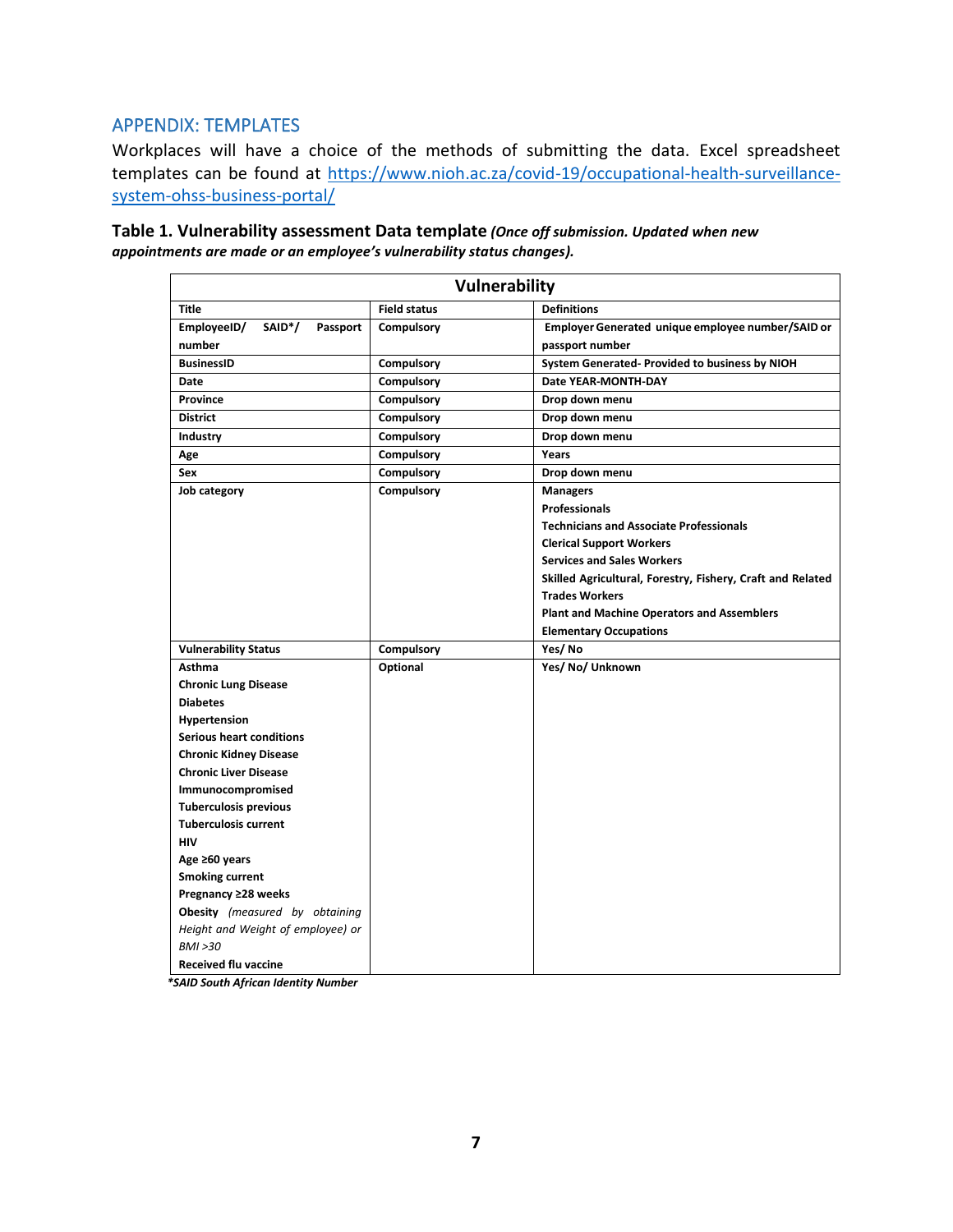**Table 2. Daily Symptom screening data template** *(Submitted weekly for employees who are symptomatic)*

| <b>Symptom Screening</b>                                                                                                                             |                     |                                                                                                                                                                                                                                                          |  |
|------------------------------------------------------------------------------------------------------------------------------------------------------|---------------------|----------------------------------------------------------------------------------------------------------------------------------------------------------------------------------------------------------------------------------------------------------|--|
| <b>Title</b>                                                                                                                                         | <b>Field status</b> | <b>Definitions</b>                                                                                                                                                                                                                                       |  |
| <b>Business ID</b>                                                                                                                                   | Compulsory          | System Generated-Provided to business by NIOH                                                                                                                                                                                                            |  |
| SAIDorPassportNumber                                                                                                                                 | Compulsory          | Employer Generated unique employee number if SA National ID<br>not disclosed                                                                                                                                                                             |  |
| <b>Screening date</b>                                                                                                                                | Compulsory          | Date when screened                                                                                                                                                                                                                                       |  |
| <b>Employee Age</b>                                                                                                                                  | Compulsory          | Years                                                                                                                                                                                                                                                    |  |
| <b>Employee Gender</b>                                                                                                                               | Compulsory          | Male/Female / Other                                                                                                                                                                                                                                      |  |
| Job Category*                                                                                                                                        | Compulsory          | <b>Managers</b><br><b>Professionals</b><br><b>Technicians and Associate Professionals</b><br><b>Clerical Support Workers</b><br><b>Services and Sales Workers</b><br>Skilled Agricultural, Forestry, Fishery, Craft and Related Trades<br><b>Workers</b> |  |
|                                                                                                                                                      |                     | <b>Plant and Machine Operators and Assemblers</b>                                                                                                                                                                                                        |  |
|                                                                                                                                                      |                     | <b>Elementary Occupations</b>                                                                                                                                                                                                                            |  |
| Province                                                                                                                                             | Compulsory          | Drop down menu available                                                                                                                                                                                                                                 |  |
| <b>District</b>                                                                                                                                      | Compulsory          | Drop down menu available                                                                                                                                                                                                                                 |  |
| Symptoms Present (yes/ no)**                                                                                                                         | Compulsory          | Yes/No                                                                                                                                                                                                                                                   |  |
| Fever $>38^{\circ}$ c                                                                                                                                | Optional            | Yes/No/ Unknown                                                                                                                                                                                                                                          |  |
| <b>Chills</b>                                                                                                                                        | Optional            | Yes/No/ Unknown                                                                                                                                                                                                                                          |  |
| Dry cough                                                                                                                                            | Optional            | Yes/No/ Unknown                                                                                                                                                                                                                                          |  |
| Sore throat                                                                                                                                          | Optional            | Yes/No/ Unknown                                                                                                                                                                                                                                          |  |
| <b>Shortness of breath</b>                                                                                                                           | Optional            | Yes/No/ Unknown                                                                                                                                                                                                                                          |  |
| <b>Tiredness</b>                                                                                                                                     | Optional            | Yes/No/ Unknown                                                                                                                                                                                                                                          |  |
| Lack of smell or taste                                                                                                                               | Optional            | Yes/No/ Unknown                                                                                                                                                                                                                                          |  |
| <b>Conjunctivitis</b>                                                                                                                                | Optional            | Yes/No/ Unknown                                                                                                                                                                                                                                          |  |
| <b>Diarrhoea</b>                                                                                                                                     | Optional            | Yes/No/ Unknown                                                                                                                                                                                                                                          |  |
| <b>Muscle pains</b>                                                                                                                                  | Optional            | Yes/No/ Unknown                                                                                                                                                                                                                                          |  |
| <b>Nausea or vomiting</b>                                                                                                                            | Optional            | Yes/No/ Unknown                                                                                                                                                                                                                                          |  |
| <b>Dizziness</b>                                                                                                                                     | Optional            | Yes/No/ Unknown                                                                                                                                                                                                                                          |  |
| Headache                                                                                                                                             | Optional            | Yes/No/ Unknown                                                                                                                                                                                                                                          |  |
| <b>Screening Outcome</b><br>No action required<br><b>Referred for self-isolation</b><br><b>Referred for testing</b><br><b>Referred to the doctor</b> | Optional            | Yes/No                                                                                                                                                                                                                                                   |  |

**\*Job category in the CMORE app and excel templates will be a drop-down box**

 **\*\*Current new-onset (past 24 hours) symptoms**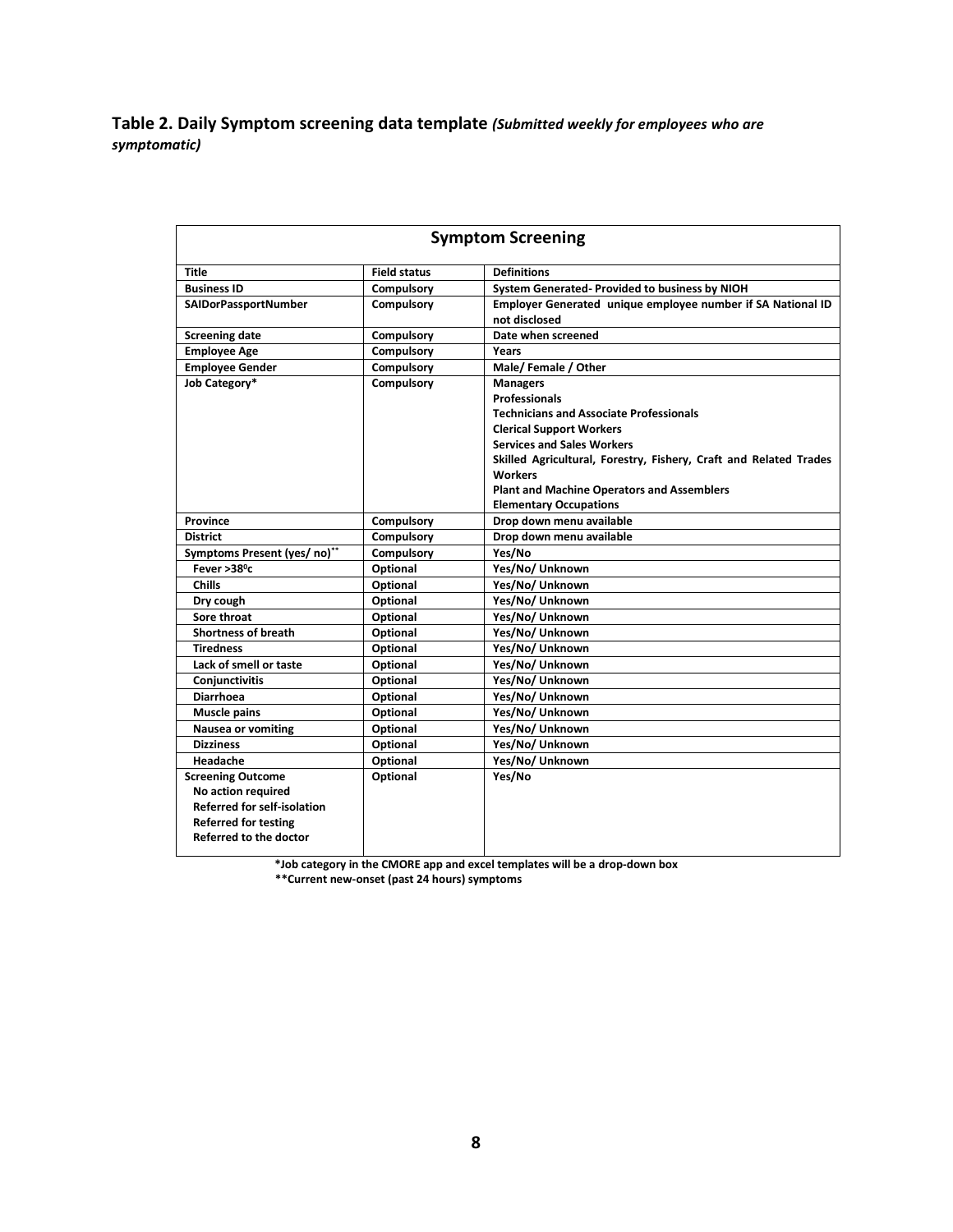|  | Table 3. Employee COVID-19 Positive test data template (Submitted as necessary on a weekly basis) |
|--|---------------------------------------------------------------------------------------------------|
|--|---------------------------------------------------------------------------------------------------|

| <b>Positive test</b>                     |                     |                                                    |  |
|------------------------------------------|---------------------|----------------------------------------------------|--|
| <b>Title</b>                             | <b>Field status</b> | <b>Definitions</b>                                 |  |
| <b>Business ID</b>                       | Compulsory          | System Generated- Provided to business by NIOH     |  |
| <b>Employee work ID</b>                  | Compulsory          | Employer Generated unique employee number if       |  |
|                                          |                     | used in the other templates                        |  |
| Employee SA National ID/ Passport number | Compulsory          | SA National ID or passport number                  |  |
| Province                                 | Compulsory          | Drop down menu                                     |  |
| <b>District</b>                          | Compulsory          | Drop down menu                                     |  |
| <b>Industry</b>                          | Compulsory          | Drop down menu                                     |  |
| Sex                                      | Compulsory          | Female/ Male/ Other                                |  |
| Age                                      | Compulsory          | Years                                              |  |
| Job category                             | Compulsory          | <b>Managers</b>                                    |  |
|                                          |                     | <b>Professionals</b>                               |  |
|                                          |                     | <b>Technicians and Associate Professionals</b>     |  |
|                                          |                     | <b>Clerical Support Workers</b>                    |  |
|                                          |                     | <b>Services and Sales Workers</b>                  |  |
|                                          |                     | Skilled Agricultural, Forestry, Fishery, Craft and |  |
|                                          |                     | <b>Related Trades Workers</b>                      |  |
|                                          |                     | <b>Plant and Machine Operators and Assemblers</b>  |  |
|                                          |                     | <b>Elementary Occupations</b>                      |  |
| <b>Test Date</b>                         | Compulsory          | Date                                               |  |
| Test type                                | Compulsory          | Unknown/PCR/Antigen/Antibody                       |  |
| <b>Symptoms Present</b>                  | <b>Compulsory</b>   | Yes/No                                             |  |
| Number of high-risk workplace contacts   | <b>Compulsory</b>   | Number of high risk contacts in the workplace      |  |
| <b>Vulnerability Present</b>             | <b>Compulsory</b>   | Yes/No                                             |  |
| Post-test result action                  | Compulsory          | Sick Leave                                         |  |
|                                          |                     | Self-Isolation at home                             |  |
|                                          |                     | Self-Isolation at quarantine site                  |  |
|                                          |                     | Hospitalization                                    |  |
| <b>Exposure Contact type</b>             | Compulsory          | <b>Work contacts</b>                               |  |
|                                          |                     | <b>Community contacts</b>                          |  |
|                                          |                     | <b>Family contacts</b>                             |  |
|                                          |                     | Large events contacts                              |  |
|                                          |                     | Travel history from a designated hotspot           |  |
|                                          |                     | <b>Public transport</b>                            |  |
|                                          |                     | <b>Unknown</b>                                     |  |
| <b>Reporting Action</b>                  | Optional            | <b>Reported to DEL</b>                             |  |
|                                          |                     | <b>Reported to COIDA</b>                           |  |
|                                          |                     | <b>Reported to DMRE</b>                            |  |
|                                          |                     |                                                    |  |